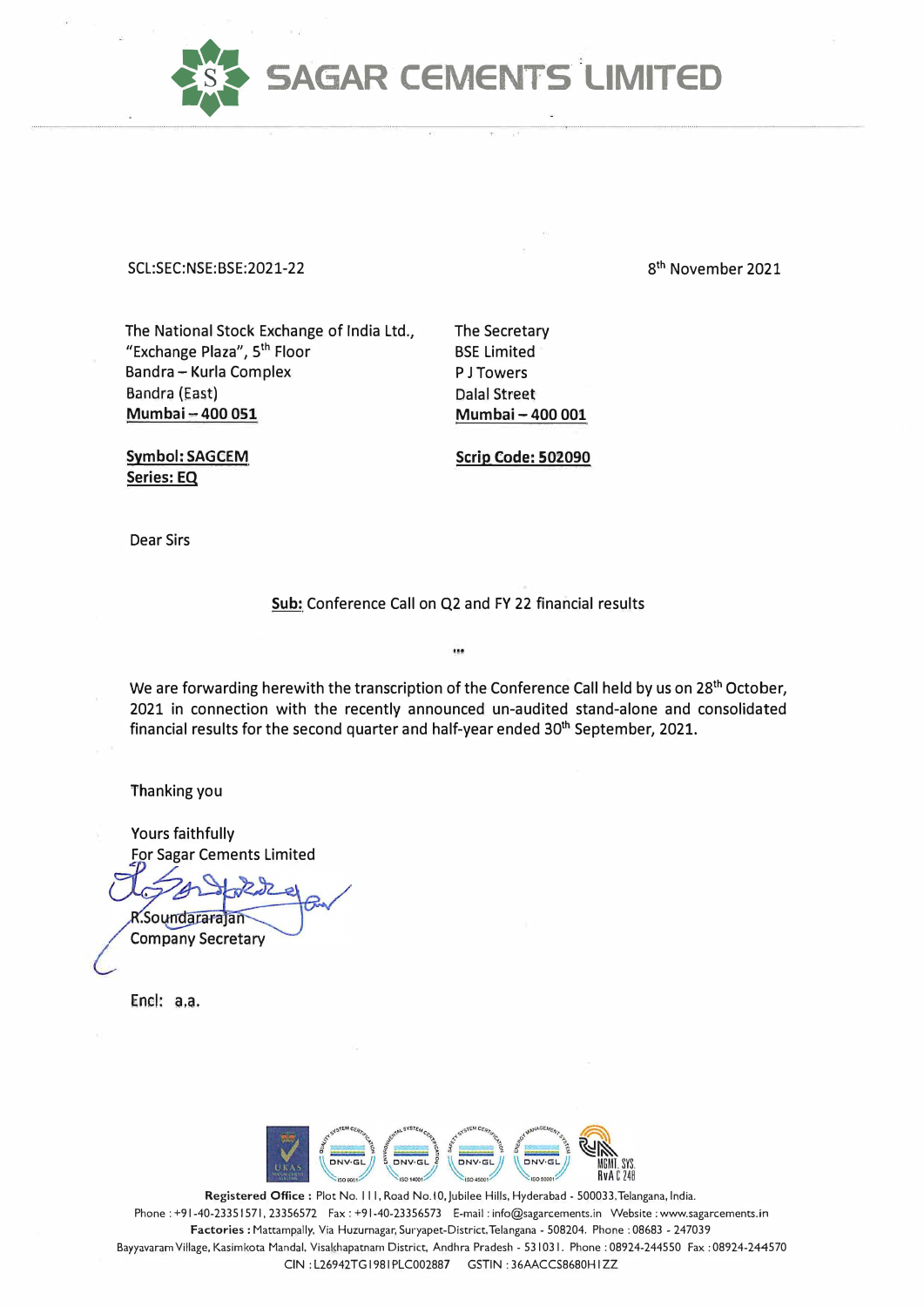

## **Sagar Cements Limited** Q2 FY22 Earnings Conference Call Transcript October 28, 2021

| <b>Moderator:</b>       | Good afternoon ladies and gentlemen, we welcome you all to the Q2 FY 22 results<br>conference call of Sagar Cements Limited. We have with us from the management Mr.<br>S Sreekanth Reddy, Joint Managing Director, Mr. K. Prasad, CFO, Mr. Rajesh Singh,<br>Chief Marketing Officer and Mr. R. Soundarajan, the company secretary. I would now<br>like to hand over the floor to Mr. Gavin Desa of CDR for his opening remarks and then<br>we can move on to the concall. Over to you, Gavin |
|-------------------------|-----------------------------------------------------------------------------------------------------------------------------------------------------------------------------------------------------------------------------------------------------------------------------------------------------------------------------------------------------------------------------------------------------------------------------------------------------------------------------------------------|
| <b>Gavin Desa:</b>      | Thank you. Good day everyone and a warm welcome to Sagar Cements' Q2 FY22<br>Analyst and Investor Conference Call. Manish has already introduced the senior<br>management on the call.                                                                                                                                                                                                                                                                                                        |
|                         | We will begin this conference call with opening remarks from the management<br>following which we will have the floor open for an interactive Q&A session. Before we<br>begin, I would like to point out that some statements made in today's discussions may<br>be forward-looking in nature and a note to that effect was stated in the con call invite<br>sent to you earlier. We trust you have had a chance to go through the result<br>communications and documents.                    |
|                         | I would now like to handover to Mr. Sreekanth Reddy for his opening remarks. Over to<br>you, Sreekanth.                                                                                                                                                                                                                                                                                                                                                                                       |
| <b>Sreekanth Reddy:</b> | Thank you Gavin. Good afternoon everyone and welcome to Sagar Cements' earnings<br>call for the quarter ended September 30, 2021.                                                                                                                                                                                                                                                                                                                                                             |
|                         | Let me begin the discussion with a brief overview of the market - in terms of demand<br>and pricing trends post which I will move on to Sagar specific developments.                                                                                                                                                                                                                                                                                                                          |
|                         | Demand and subsequent volumes remained steady across our key markets during the<br>quarter. Pick up in housing and infrastructure activities helped us to sustain the volume<br>momentum during the quarter. In terms of the overall sales mix, non-trade demand<br>was healthy as various central government infra projects gathered momentum. Trade                                                                                                                                         |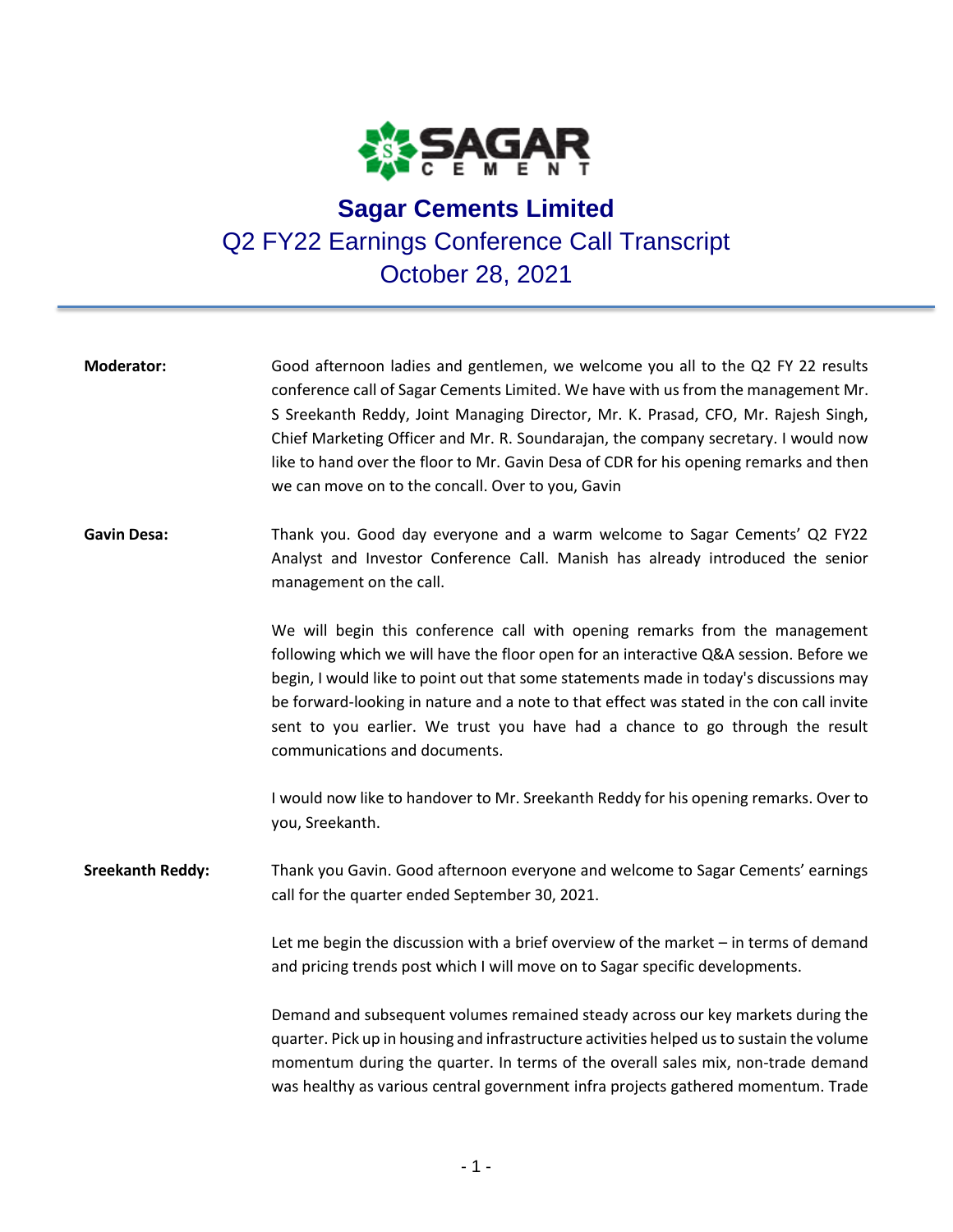sales were expectedly a bit low, owing to the heavy rains across most parts of the country and very specific to the markets that we operate. Realisations as well were relatively steady across our key markets. However, we were compelled to undertake price revisions to offset the impact of significantly rising input prices. Resumption of economic activities, conclusion of the monsoon season and subsiding of the Covid cases should result in improving the overall pricing environment and also the demand.

Going ahead, we remain positive on the business and believe the steady demand from housing, industrial and infrastructure provides strong visibility both in terms of demand as well as the pricing trajectory.

Moving on to Sagar specific developments, we are pleased with our performance during the quarter, wherein we delivered a healthy revenue growth of 13% over the previous year. Revenue growth was largely owing to the strong underlying demand in housing and infrastructure activities across our key markets. Realisations as well, were largely stable on the back of steady demand. Operating profit margins during the quarter were expectedly on the lower side given the sharp surge witnessed in the key raw materials and also one of events like, we actually have undertaken the maintenance activity across the units that we have during this time. As guided earlier, prices of pet coke, coal, diesel continued their significant up-trend in turn denting the overall profitability of the business. While price hikes were announced by most of the industry players, the extent of the price revisions weren't commensurate enough to help offset the overall impact of the input prices so far. However, we are able to minimize part of the pain owing to our prudent cost management and procurement policy.

Moving on to operational highlights, another positive development was that, On October 27, 2021 i.e., yesterday, Satguru Cement Private Limited, (subsidiary of the Company) has commenced the clinkerization process at its newly implemented integrated cement plant of 1 MTPA capacity in Madhya Pradesh. As informed earlier the cement grinding & the dispatches commenced on August 15, 2021. This along with Odisha project which is expected to be commissioned by middle of December 2021, will not only help us improve our volume growth during second half of the current financial year, but will also help us in rationalizing our freight expenses and diversifying our sales outside our existing markets.

Average power & fuel cost stood at Rs. 1,313 per ton as against Rs. 844 per ton reported during Q2 FY21. Elevated prices of coal and pet coke resulted in higher per ton cost of fuel for the quarter. Freight cost for the quarter stood at Rs. 795 per ton as against Rs. 769 per ton during Q2 FY21. Profit after tax for the quarter stood at Rs. 21 crores, as against profit of Rs. 50 crores reported during Q2 FY21.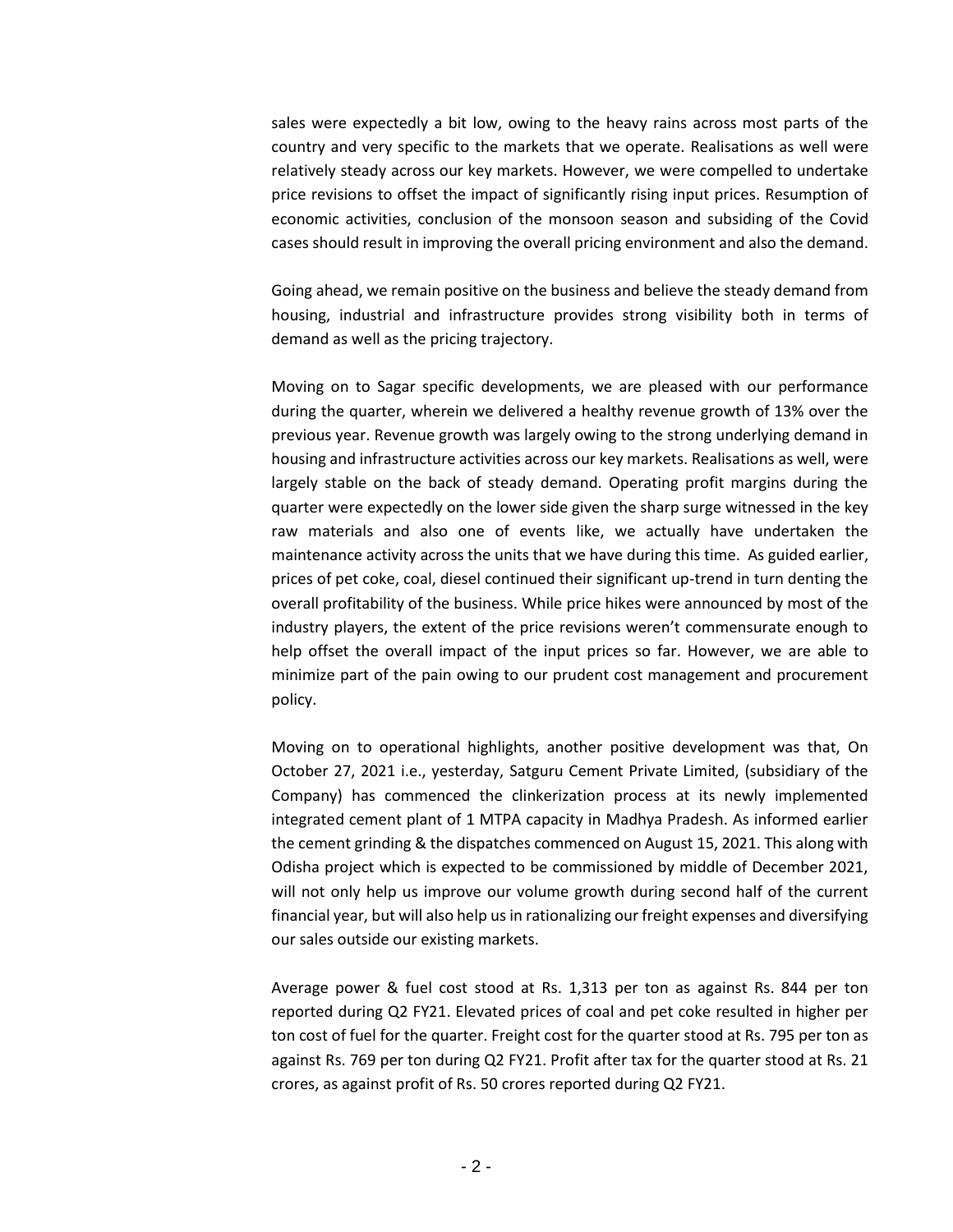What we would like to state here is, there has been a policy change for us, we are no more considering the incentives, part of our P&L, and at the same time making the provisions for the past, because of receipt of the incentives are not been upto the mark in terms of timeliness, so we started making the provisions appropriately in this regard.

From an operational point of view Mattampally plant operated at 51% utilization level while Gudipadu and Bayyavaram plants operated at 80% and 57% respectively during the quarter.

As far as the key balance sheet items are concerned the gross debt as on  $30<sup>th</sup>$ September 2021 stood at Rs. 914 crores out of which Rs. 774 crores as a long-term debt and the remaining constitutes the working capital. The net worth of the company on a consolidated basis as on  $30<sup>th</sup>$  September 2021 stood at Rs. 1,334 crores. Debt equity ratio stands at 0.58:1. Cash and bank balances were at Rs. 128 crores as on 30<sup>th</sup> September 2021.

That concludes my opening remarks. We would now be glad to take any questions that you may have. Thank you again.

- **Moderator:** Thank you, we will wait for a moment for the question que to assemble anyone who has a question, they can signal by raise of hands. We have the first question from Shravan Shah. Please go ahead.
- **Shravan Shah:** Hi sir. So, firstly, a couple of things first, why we were confident that we will be Odisha unit, we will be starting by September and now we are postponing by almost a quarter. So, what are we trying to time it and what's Why the delay and I think most of the capex is done. So, why the delay?
- **Sreekanth Reddy:** Yeah, good morning, I think the delay is primarily because of this strong situation that actually happened. So that hampered during the monsoon. Yeah, we could not work for 15 days. The site is almost ready. So, I don't think that there should be any further delay than what we have already indicated. The last finishing works which were more outside, yeah we could not progress as per the plan, because the monsoon impact was very very severe, but for that, the entire plant is already needs reasonably complete shape, barring a few small minor works that have to happen on the clinker silo top and as well as the cement silo top, we could not progress because of the monsoon. Yeah, those are all the finishing works that are there and we have cautiously indicated middle of December, but we are more than hopeful that by end of this month, we should be in a good shape to commence the operations itself.
- **Shravan Shah:** So in terms of the volume guidance that we were saying 3.6, So any downward revision to that?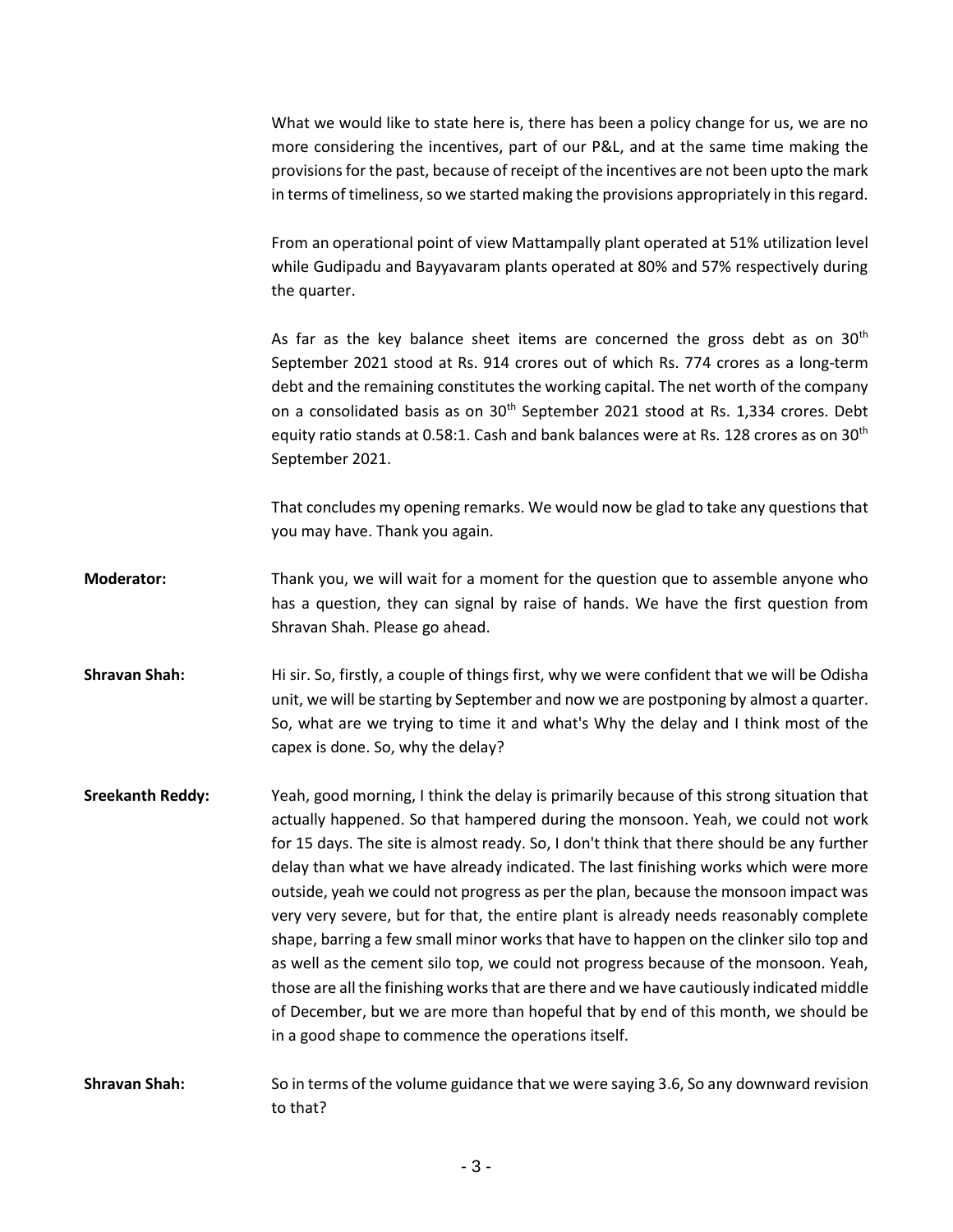**Sreekanth Reddy:** No sir, I think we are reasonably sure of the outlook, the volume outlook still remains at 3.6. Yes, just for your distinct. We have already done 1.73 million for the first half. So 3.6 is definitely doable is what we strongly think. So outlook remains same.

**Shravan Shah:** Yeah. So now on the pricing and the cost upfront so how much till now in October, we have taken a price hikes and how much more needed and on the cost front also. So everybody knows the Pet coke, coal situation. So how much more at our level in terms of per tonne, we can see a further increase. So that's the other question.

- **Sreekanth Reddy:** Yeah. Now, coming back to the cost side, there are two elements one is the diesel price hike. I think that so far from a quarter to quarter, I think there has been a 4 to 4.5 percent rise in the diesel price hike, that got impacted even on the freight side. So, if the trend lines remain, so, freight is expected to move up by in a similar kind of a band. Now, more specifically on the thermal side. For us, if you have seen, we ended up using the entire imported coal that has been with us in the inventory. So we are no more left with the imported coal and we are not doing any procurement action on the imported coal side. Yeah we continue to use the pet coke if you have seen in the last quarter, yeah, we ended up almost at 60% Pet coke. So, going into the Q3, we believe that pet coke will come down to 50% and the coal would be the balance and majorly it would be domestic, I think we are expecting the domestic coal to be anywhere between 40 to 45%. Mostly on the power and fuel costs, we are we are expecting from Q2 to Q3, an increase of only 50 rupees. Primary reason being that we are fully switching over to the domestic coal sir, yeah, we are fully done procurement for the Q3. So the impact is only on the pet coke side. For us there is not much of an impact so far on the domestic coal. So the domestic coal usage, we believe that the potential increase on the power and fuel is going to be only 50 rupees from Q2 to Q3 and if similar trend continues on the domestic coal, likely that we might still end up with a 50 rupees increase from Q3 to Q4 is what we think. But that again depends on the diesel price movement sir, because freight, the inward freight is also going to play a role on the overall kind of landed costs of the Coal.
- **Shravan Shah:** Okay, on the pricing front, how much we have taken a price hikes and how much more are needed.
- **Sreekanth Reddy:** See, I think how much more is needed, I think the sky is the limit sir, let me address what we have achieved so far. From the exit price of September to the current month. Yeah, Bangalore, we could increase by 45 to 50 rupees per bag, Chennai has been 35 to 40, Hyderabad has been 40 to 45, Vizag is 35 to 40, Sholapur is around 40 rupees, even Pune though it's a very small market for us. Yeah, the increase is at 40 rupees. Yeah, this effectively on a net basis, sir, would have covered the potential kind of a cost pass through so far that has happened. Any cost increase from here on should help us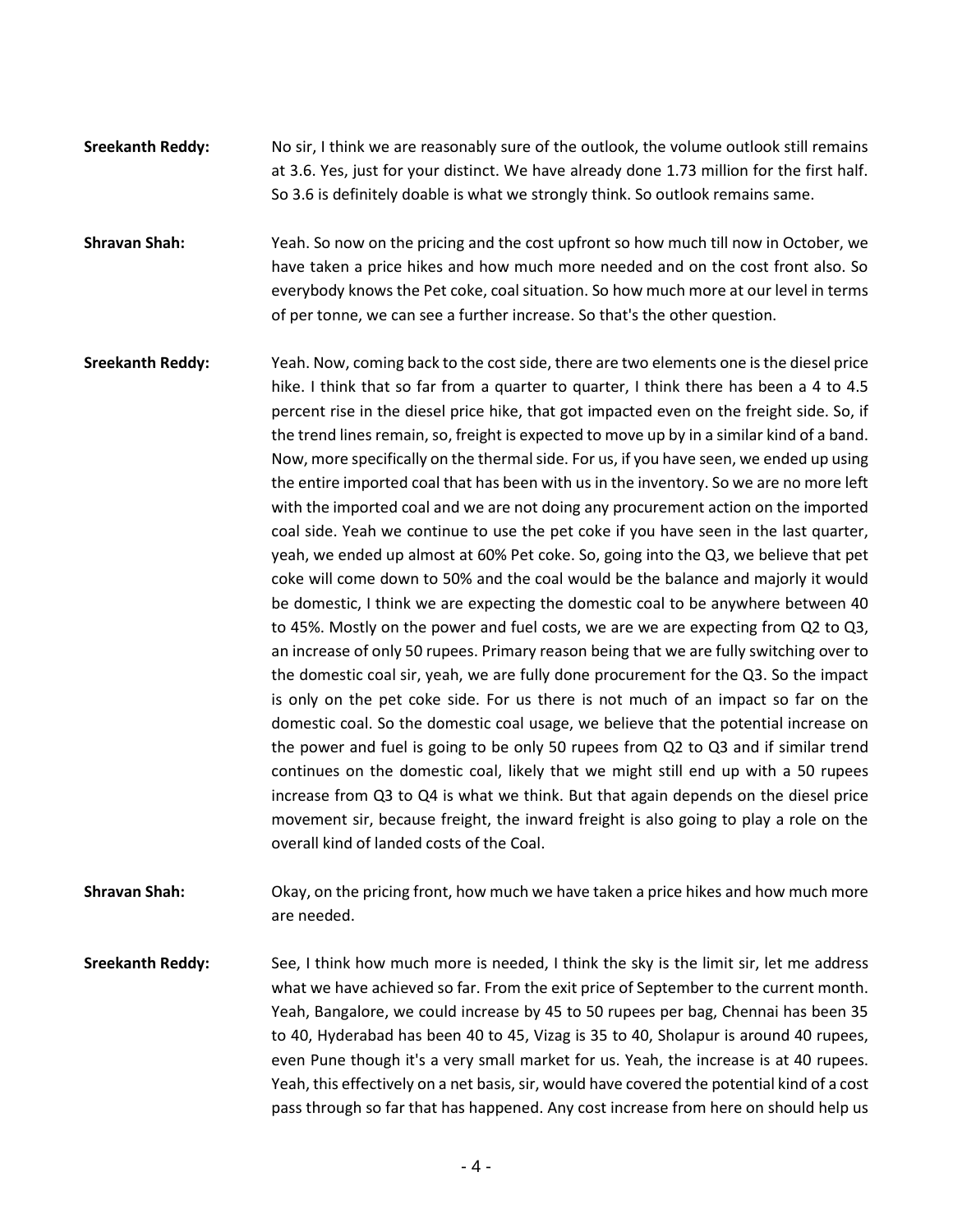go back to a better margin kind of a regime. But with this price increase, we are more or less again, I'm specifically talking of Sagar because of the domestic coal availability. With this price increase, Yeah, it's kind of an effective pass through. Our struggle is only on the freight side. Sir, I think from here on, the price increase should be directly proportional to the freight cost increases and the fuel cost increases from here on. we have been reasonably successful to cover the ground so far and we hope and wish that the power and fuel costs don't move up beyond what they have already done. With that hope, we more or less could cover the escalation on the power and fuel side, the other inflationary things, we are hoping that should be covered with the potential price increases that are likely to happen going forward.

**Shravan Shah:** Sir, last clarification on the pledge shares and debt guidance that we were saying around net debt of 800 odd crores. So are we maintaining that?

**Sreekanth Reddy:** Yes, sir. I think our stance has been very clear that we would still be maintaining our net debt sub 800. Now very specifically to the pledge share, sir, I think it's part of the promoter family, not the core promoter family. Yeah, for their own personal requirement, they have pledged, it is not from the core promoters, it is an extended family of the promoters.

- **Shravan Shah:** Okay, Thank you and all the best sir.
- **Sreekanth Reddy:** Thank you.

**Moderator:** Thank you. The next question is from Mangesh Bhadang, please go ahead.

**Mangesh Bhadang:** Hello, sir. My question is on the debt side again. So the peak debt you had mentioned, I think 800 to 850 crores and we are closer to that and just before the board meeting, I think you had tried to pass on a resolution for increase in debt or issuing the debt. So the purpose of that, for the repayment this year.

**Sreekanth Reddy:** Mangesh Yeah, we don't borrow debt to repay the debt. Let me as a policy clearly state that the primary purpose of potential debt increase is primarily to augment the potential kind of acquisition and, and forward capex, if any, and these are of minor nature, sir. I mean, it's an ongoing thing that we keep doing it. Yeah, the idea of raising debt is not to repay the existing debt.

**Mangesh Bhadang:** So this was not for the existing capex. It was for the future one, that's the thing.

**Sreekanth Reddy:** Yes.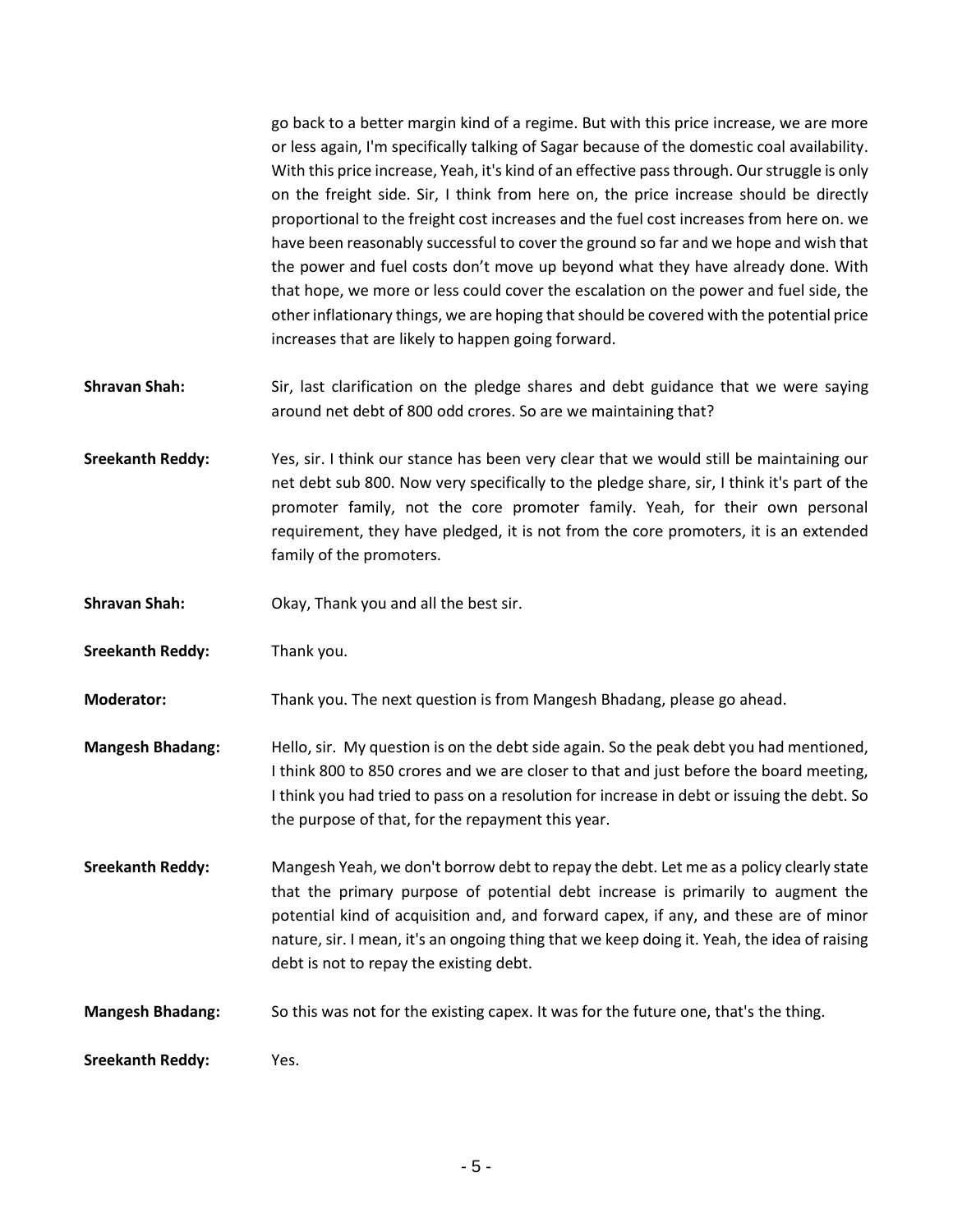- **Mangesh Bhadang:** Okay and in terms of demand, sir, if you can just throw some light on demand, specifically in AP & Telangana, how it is shaping up? So what are your expectations in the second half and overall growth in FY22?
- **Sreekanth Reddy:** Yeah, Mangesh when it comes to the demand, I think as mentioned earlier, even in my opening remarks, the demand has been study, we struggled to service the demand during the Q2. The good news was that monsoon was heavy. But unfortunately, we could not service during that time, because of the number of rainy days and the quantum of rain that we have received in the footprint areas of our market was very, very strong. So we could not service the entire demand, demand has been fairly steady. Our problem with the government demand, especially in Andhra and to some extend in Telangana has been extremely strong. Our only concern was about the payment related issues on the government side. So once that get eased up, we are reasonably confident of the demand outlook for these two states.
- **Mangesh Bhadang:** And Sir lastly, you mentioned that given the usage of domestic coal, the incremental hike in power and fuel costs would be up to 50 rupees per tonne for you. And given the kind of price hike we have seen in October, you think that we can go back to say, closer to Q1 levels of EBITDA per tonne?
- **Sreekanth Reddy:** See, I think our outlook indication still remains as what we have started with, we are confident that the volume outlook of 3.6 million is definitely achievable. And similarly above 1,000 rupees EBITDA per ton, we strongly think is possible. Because if you'd have seen, even the full H1, yeah, we are very close to that number. So I don't think there would be any change, any price hike from here on, we strongly believe, may not significantly alter the margins, but it should be a pass through in terms of the cost. Yeah, if you see the last year margin was close to around 31 to 32%. Yeah, we shall hope, we would be close to that. But can we increase the price to match up with that? I have my reservations. But I think good point is, I think our customers and the market is responding positively for any cost increases, I think the price is more or less aligned to ensure that it's a pass through. So that itself is a very good situation. So given that scenario, we are very sure that with this kind of a volume outlook our EBITDA, absolute EBITDA should be very close to of last year, that itself is not a bad number. But anything higher than that, I keep my fingers crossed. We are hoping for it. But I'll keep my fingers crossed.

**Mangesh Bhadang:** Okay. Thanks a lot.

**Sreekanth Reddy:** Thank you.

**Moderator:** Thank you. The next question is from the Amit Murarka, please go ahead.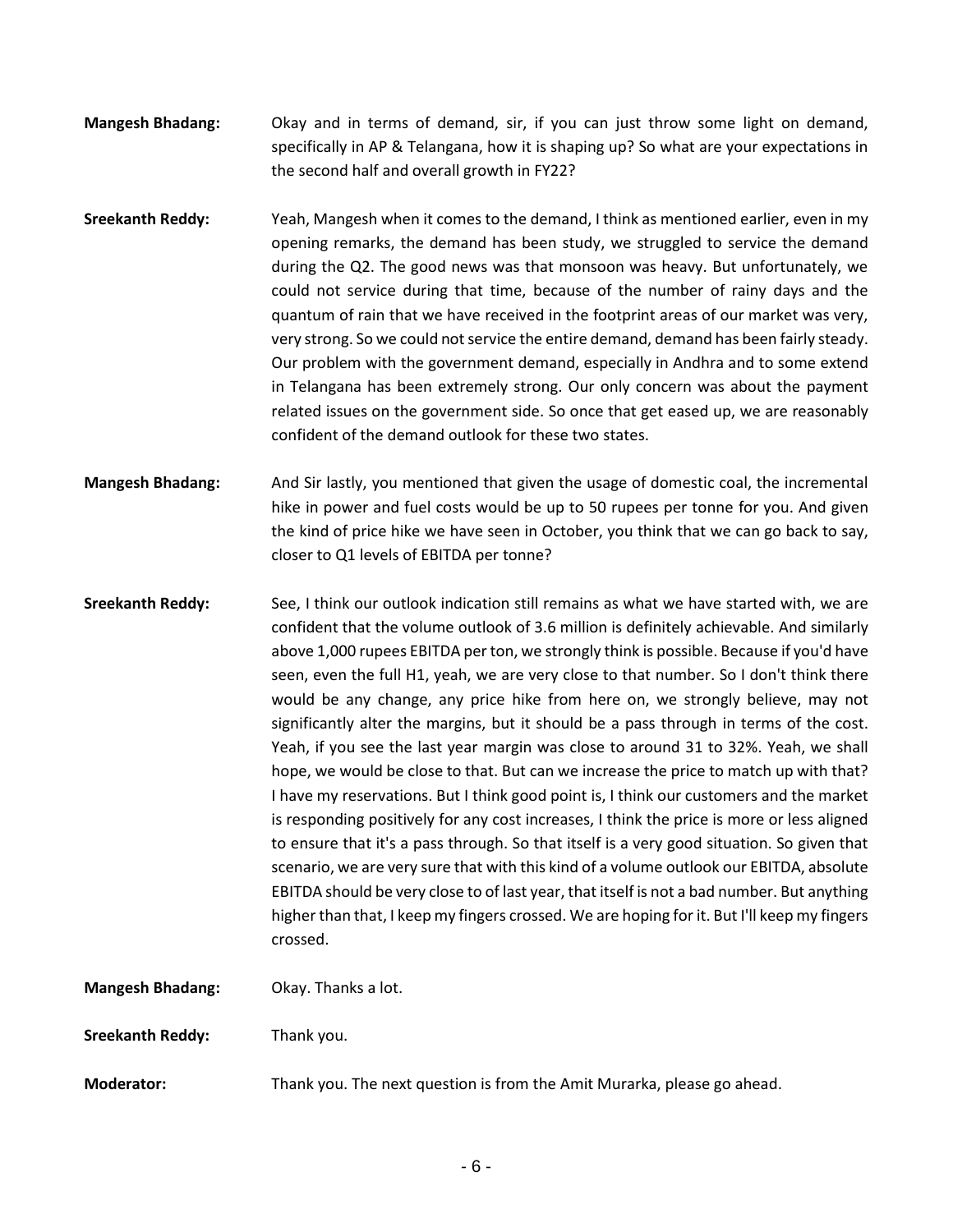- **Amit Murarka:** Yeah, Hi, good afternoon. Just on power and fuel like, these have been kind of moving, see fluctuating a lot. So currently, is the pet coke cheaper than imported coal. After all this sharp jump.
- **Sreekanth Reddy:** Yeah, I think, Mr. Amit, I would strongly encourage you to look at slide 9 in our presentation, were we did indicate, the current level of pricing. In our case, it's not just the imported Pet Coke. But we do have the domestic pet coke available for us, see from this year. On a landed basis, the current pet coke is at \$300. The imported coal is at 245 to \$250.
- **Amit Murarka:** Also, like on this clinkerisation, that started so congratulations for meeting the timelines there. But like how was the like, situation on that front like given the way the costs are Central Market is obviously you have also been seen the flow of materials from someone Southern states.
- **Sreekanth Reddy:** Sir, I think, this is similar to the markets that we operate. Sir, I don't think it is something very different. Fortunately, the price hikes probably may not optically look like how it has been in the other markets that we service. But I think the current price increase should offset the cost increases also.

**Amit Murarka:** Got it. Thank you.

**Moderator:** Thank you, the next questions from Indrajit Agarwal. Please go ahead.

**Indrajit Agarwal:** Hi, Mr. Sreekanth, thank you for the opportunity, you mentioned that you will increase the proportion of domestic thermal coal. Sir, just want to check what kind of grades you're getting over there in terms of domestic thermal coal, and is it good enough to be used in our kilns.

**Sreekanth Reddy:** Sir, just to remind you, a few years back probably a decade back up to that time, we were not looking at any imported coal nor the pet coke sir, it was purely dependent on the Singareni coal that we were using it. unfortunately, the quality of the coal deteriorated over a period, but we had to do some adjustments to our mix designs. So, for the Q3, our outlook is that, it should be 50% domestic coal with the 50% of Pet coke. So, that is what our mix design is meant for, but our Kilns are capable of absorbing 100% of this domestic coal also, because we have material which can, the mix design can be made to suit 100% of the domestic coal and primarily when we are talking about domestic coal, in our case, it's all Singareni.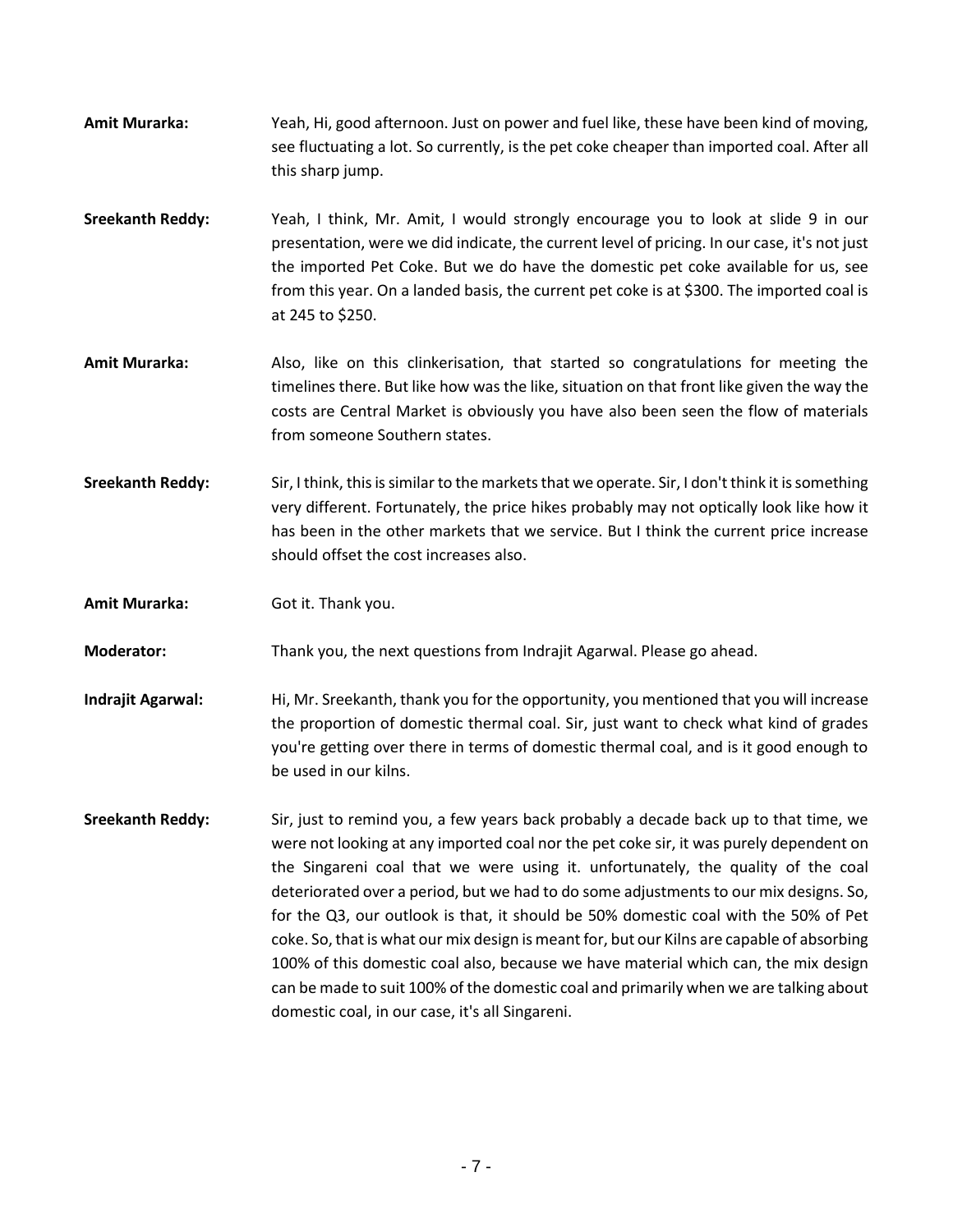- **Indrajit Agarwal:** Sure, Thanks, that is helpful.
- **Sreekanth Reddy:** of course, with Satguru getting operational, even there, we do have an FSA, that probably would be coming from the subsidiary of Coal India, but that could be a very small portion. We do have pet coke agreement even with the IOCL, Baroda.
- **Indrajit Agarwal:** Two more questions on power and fuels on my side. So what is the typical inventory that we maintain both for domestic and imported? Because you already have your entire coal booked for Q3? So is it more like three months or how should?
- **Sreekanth Reddy:** Sir, usually our stated this thing is we look at 90 days as our inventory, but we could not move so much during the Q2 because we were not, we never had such a strong good feeling about the price increases. So, we did not go aggressively that got reduced to 60% and we ended up using the high cost imported coal. But as such, we have 60 days forward kind of inventory when it comes to very specific to domestic coal, our idea is to take whatever comes by. So, we should go back to more than 90 days kind of inventory in due course of time. Q2 was tough, purely, because during the monsoon most of the collieries also could not supply at that point of time, because some of the you know it gets flooded and this season. And coupled with that, last one and half month, you know most of it got diverted to the power plants. Rightly so, the current inventory is at 60 days, but over the next few weeks, I think we should go back to the 90-day kind of inventory position in various plants of ours.
- **Indrajit Agarwal:** Sure, thank you. One last question. Several of your peers have increased the alternate fuel or green fuel usage, we are still at about 3% kind of energy,
- **Sreekanth Reddy:** Mr. Indrajit, I would encourage you to look at our integrated report. See, it's not an apple to apple comparison sir, our disclosure is on TSR it is not on percentage of alternate fuel. So I think we are we are probably at par or better than most of my peers. And its long way. So we are more than hopeful that we should be surpassing all the best practices that can happen on that particular factor. See the compassion in our disclosure is on TSR, that is the thermal substitution rate or the equivalent is always a challenge because you end up using something which is of a lesser calorific value, but its voluminous as a percentage it looks very high. But the real metric there is to look at the TSR.
- **Indrajit Agarwal:** Sure, thank you very much. That's all from my side.
- **Sreekanth Reddy:** Thank you sir.
- **Moderator:** Thank you The next question is from Mangesh. Please go ahead.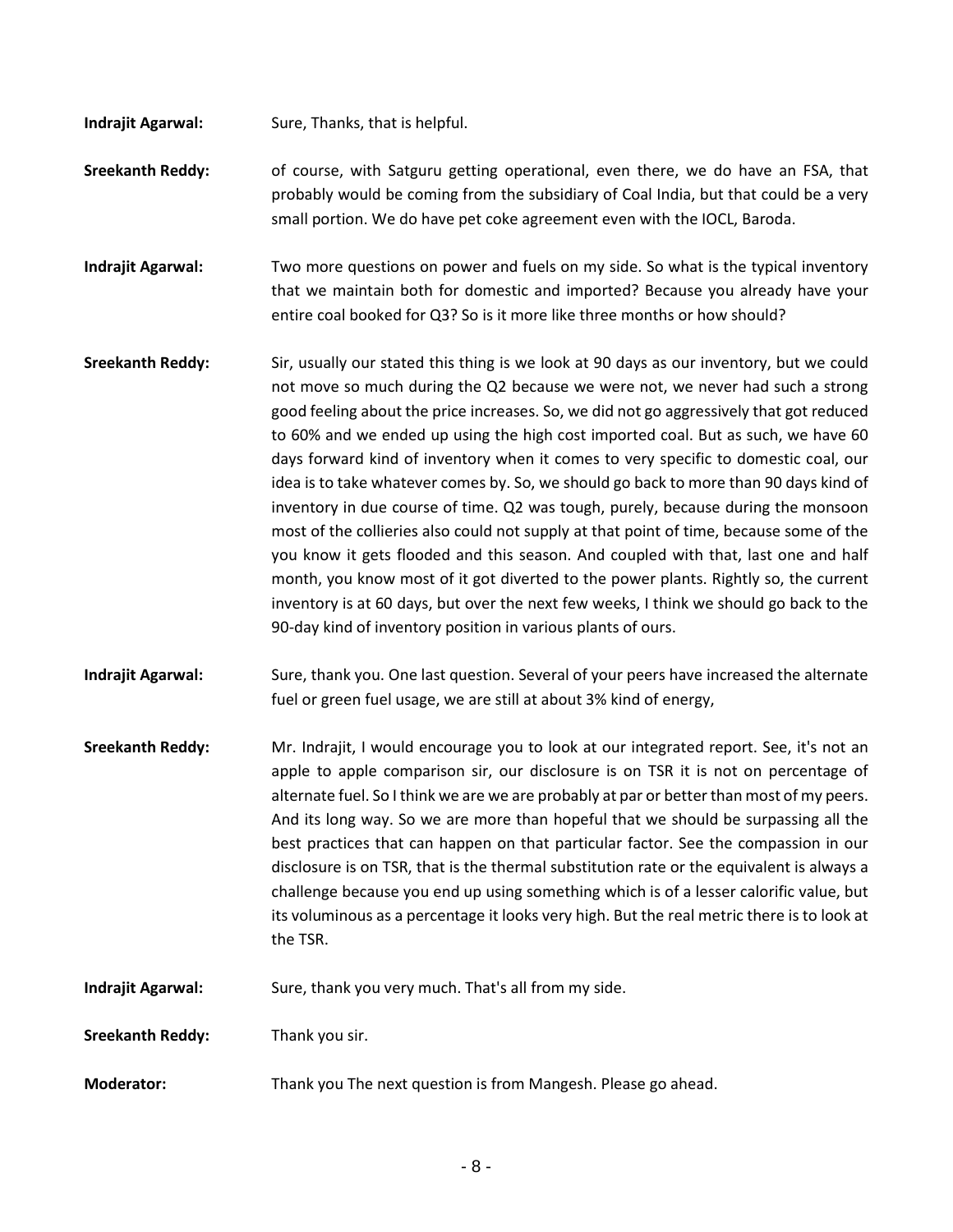**Mangesh:** Sir, the question is on Andhra cement. So, in case if you have looked at that asset for acquisition purpose, just wanted to know your thoughts on the capacity the or the quality of assets and the limestone life that they have?

**Sreekanth Reddy:** Yeah, let me put it like this Mr. Mangesh, we definitely looked at that asset with lot of interest. But unfortunately, the process did not suit us what they have initially started off. So we did not end up bidding for it. But I believe now that debt assignment has happened to one other ARC. Yeah, we are keenly looking at what is likely that is going to happen post that event, if it comes back into the market, we would definitely be very keen to relook at it. Now let me address the question that you've asked first about the quality of the asset. Yeah, the quality of the asset. It's a split location plant sir. So there is an integrated plant in Dachepalli. There is a grinding plant in vizag. Dachepalli unit, yeah part of the diligence, fortunately, we had a chance to visit and do the diligence tour in the first step. Yeah, the Dachaepalli unit is in a very, very good shape Sir, it's a very good quality asset. Of course, like any asset it needs, I think improvement is always a continuous process. So but as is, where is I think the asset is of a very very good quality, it roughly has around 150 to 180 million tons of limestone resources. A lot of investment went in the past, for it to be upgraded, might need some little investment for it to further get aligned. Going back to the other, it's a 1.55 to 1.6 million tonne clinkerisation unit, with the 1.8 million tonne grinding capacity, we see there is a good scope for some improvement there, with optimization itself and debottlenecking. The other asset is a vizag grinding station. It's a 0.8 million ton grinding station sir, it's with ball mill. But the asset quality is good, though it's old, but it's a ball mill. So we cannot compare with the assets that we have, as you know that our assets are relatively new and a lot more sophisticated. From a vizag grinding perspective, Yeah, we may have to relook at and retrofit the asset to align with the quality of the asset that we generally target for but the Dachepalli unit which is the bigger of the asset, I think it's in a very very good shape.

**Mangesh:** so, we already have a presence in the same region. So and with relatively lower utilization. So what would be the idea behind looking at that asset?

**Sreekanth Reddy:** Mangesh, it's a more a consolidation of the market. The asset comes at the right value, we would be very happy to get it, that has been the core aspect of it. Like any market we have been open for all the markets, the idea is we are only avoiding putting up a greenfield or brownfield for at least for next three years in south. So, if any asset is available in south we have been always keen. So, it was part of that thinking that we looked at this particular asset, the interest in that asset is subject to the cost of acquisition also Mr. Mangesh.

**Mangesh:** Yeah, okay. Thanks a lot Sir.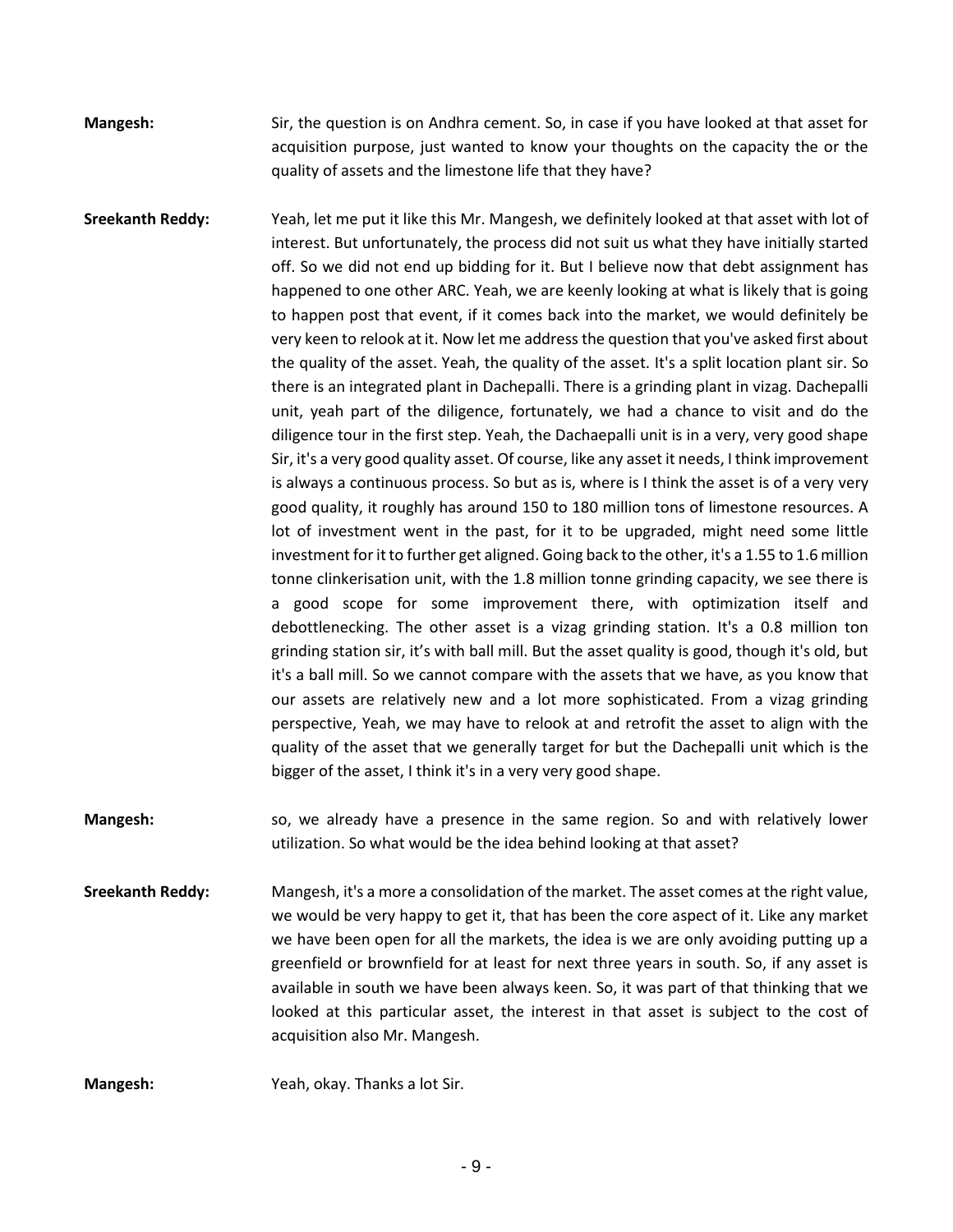| <b>Sreekanth Reddy:</b> | Thank you.                                                                                                                                                                                                                                                                                                                                                                                                                                                                                                                                                                                                                                                                                                                                                                                                                                                                                                                                                                     |
|-------------------------|--------------------------------------------------------------------------------------------------------------------------------------------------------------------------------------------------------------------------------------------------------------------------------------------------------------------------------------------------------------------------------------------------------------------------------------------------------------------------------------------------------------------------------------------------------------------------------------------------------------------------------------------------------------------------------------------------------------------------------------------------------------------------------------------------------------------------------------------------------------------------------------------------------------------------------------------------------------------------------|
| <b>Moderator:</b>       | Thank you, anyone who has a question, may please signal by raise of hands. The next<br>question is from the Rishith Shah, please go ahead.                                                                                                                                                                                                                                                                                                                                                                                                                                                                                                                                                                                                                                                                                                                                                                                                                                     |
| <b>Rishith Shah:</b>    | Yes, sir. Sir, you said there is a plan shutdown and maintenance impact was during Q2<br>So, can you just quantify how much impact was there in this current quarter?                                                                                                                                                                                                                                                                                                                                                                                                                                                                                                                                                                                                                                                                                                                                                                                                          |
| <b>Sreekanth Reddy:</b> | Yeah, the absolute impact is around rupees five crores.                                                                                                                                                                                                                                                                                                                                                                                                                                                                                                                                                                                                                                                                                                                                                                                                                                                                                                                        |
| <b>Rishith Shah:</b>    | okay and sir since the new capacities has commissioned and another capacity is coming<br>in the December quarter. So, have we seen some cost impact in the current quarter<br>pre-operative expenses and so, just want to know that?                                                                                                                                                                                                                                                                                                                                                                                                                                                                                                                                                                                                                                                                                                                                           |
| <b>Sreekanth Reddy:</b> | I think it is aligned sir, I think it is perfectly aligned, because the commissioning just the<br>clinker commissioning just happened, it is on dot in terms of our internal expectation.<br>So, there has not been any changes in that regard as far as the Satguru, coming specific<br>to Jajpur sir, the impact is very, very marginal, because most of the capex is done. So,<br>there is a moratorium to balance it out. So, we are not expecting any major changes to<br>happen on the capex side related, on the opex side for both these projects, it is very<br>much in line and as per the plan.                                                                                                                                                                                                                                                                                                                                                                     |
| <b>Rishith Shah:</b>    | Q2 cost of production is 3,612 rupees. So, how much rise we expect in Q3 considering<br>the fact that the current imported coal price on per kcal is 2.94 rupees as per your<br>presentation and Q2 exit rate was 1.58. So there is almost an 80% increase.                                                                                                                                                                                                                                                                                                                                                                                                                                                                                                                                                                                                                                                                                                                    |
| <b>Sreekanth Reddy:</b> | Yeah, Mr. Rishith as I indicated, our estimation with the current inventory and the<br>weighted average cost of power and fuels that we have, yeah we are expecting a 50<br>rupees increase on the account of per tonne on the account of power and fuel from<br>Q2 to Q3. Q2 was tough from a perspective of the operating leverage was very low and<br>at the same time we ended up consuming the higher cost of fuel that is the entire<br>imported coal we had to use, because we were aligning the mix design to suit with the<br>50% pet coke and 50% domestic. So, we could not have made a recipe which was<br>theoretically it was possible but technically it was difficult. So, we ended up using the<br>high cost inventory during the Q2 itself. So, the very positive development is we are<br>expecting only a 50 rupees' potential increase for the Q3 on Q2 Sir on the account of<br>power and fuel. We are better cost management to happen in Q3 versus Q2. |
| <b>Rishith Shah:</b>    | Okay, and sir, as you said we have taken price hike of 40 to 45 rupees per bag in<br>October month. So, can we expect 1,000 rupees EBITDA per tonne from next quarter<br>onwards considering after taking the impact of cost increase?                                                                                                                                                                                                                                                                                                                                                                                                                                                                                                                                                                                                                                                                                                                                         |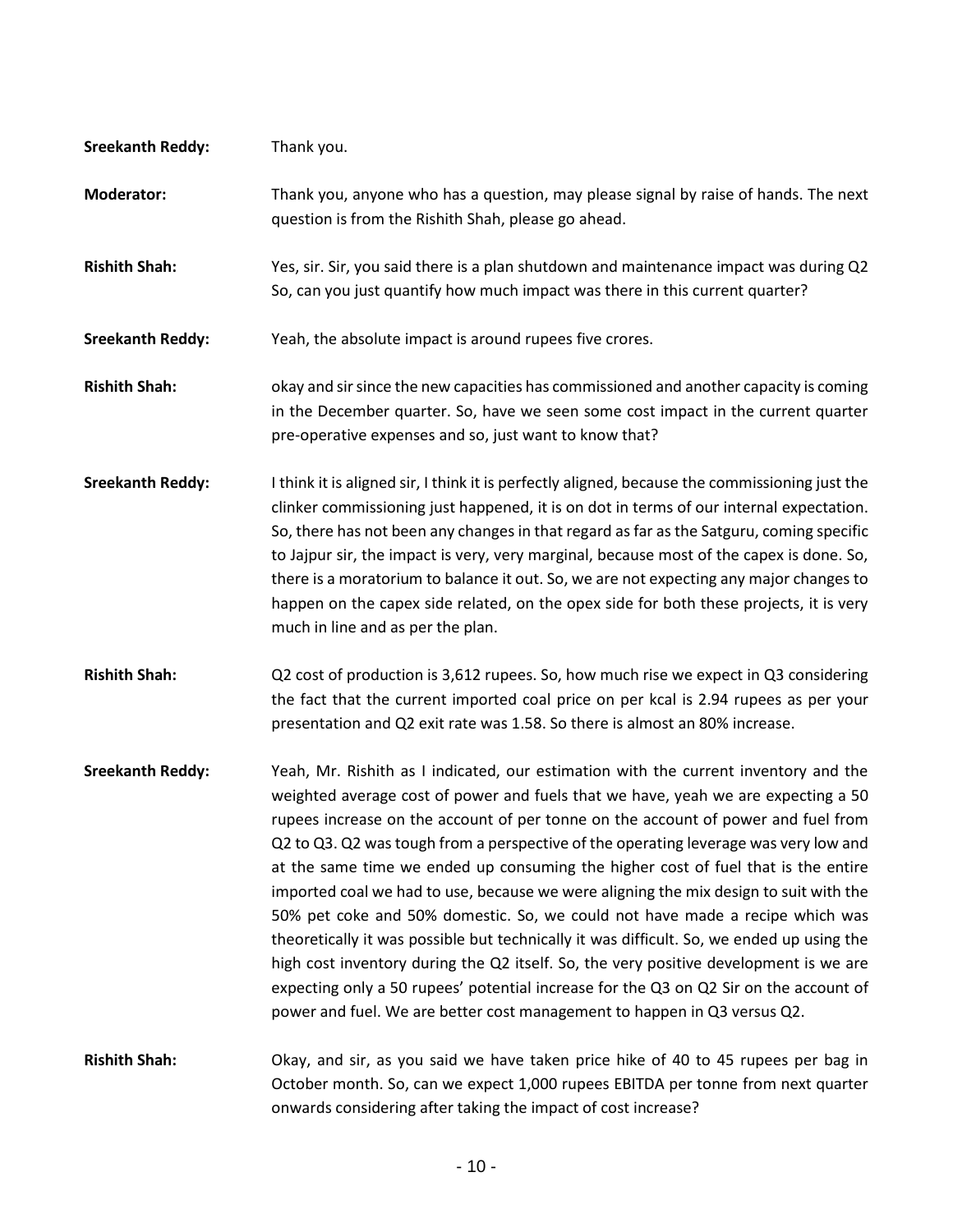- **Sreekanth Reddy:** Sir, as I mentioned, we got 750 rupees EBITDA per tonne for the last quarter. Yeah, on an average of 40 rupees across the board increases happened. So you have to net off the GST and all. For the entire year outlook remains, as stated before 3.6 million tonne and above 1,000 rupees EBITDA per tonne. That remains fairly doable.
- **Rishith Shah:** Thank you sir and all the best.
- **Moderator:** Thank you. The next question is from Prateek Kumar, please go ahead. Prateek, please unmute your line and go ahead.

Will wait for a moment and Anyone who has a question, may please signal by raise of hands. The next question is from the Navin Sahadeo, please go ahead.

- **Navin Sahadeo:** Good afternoon Sir. Yeah. Sir just one question from me. You said of course, the industry has already taken a very handsome price hike and if at all, there is a further cost escalation. There will be further price hikes as well. So in the south market, typically where it is like, you know, there is a lot of like, you know, non-infrastructure demand or may I say housing demand. So, in your opinion at what level of demand starts facing some sort of postponement or pressures because of the price hikes in the cement space? That's my only question.
- **Sreekanth Reddy:** Yeah, Mr. Navin, even in the past, we did mention, the cost of cement, or the cost of cement in the overall kind of in housing is very, very insignificant. Sir it is, in fact, less than 2%. I'm not talking of 1%, It could be even less than that. So given the influence of the overall cost of cement in the construction, this price hike definitely should not influence their decision for postponement. I mean, irrespective of what the price of cement, the other building material or all the commodity prices. I mean, if you have seen, I am sure you're tracking most of the other commodities, relatively cement, unfortunately, never caught up with the inflationary track, it still remained behind the thing. But generally, since it's a bulk commodity, and it is a commodity, which actually people need right from the first groundwork all the way to the finishing, people get overwhelmed with the voluminous nature of the cement, but fortunately, it doesn't really impact the pocket of their sir. I mean, we probably if you look at a mid-range house, one luxury TV probably should be much more expensive than the overall cost of the Cement sir and I'm not trying to exaggerate it's a fact sir, because it's theoretically if you look at it, yeah we consume, I mean, it's a 15 kg per square foot is the consumption of cement and you multiply with whatever price that you can imagine and try to go back and work out.

**Navin Sahadeo:** I appreciate that.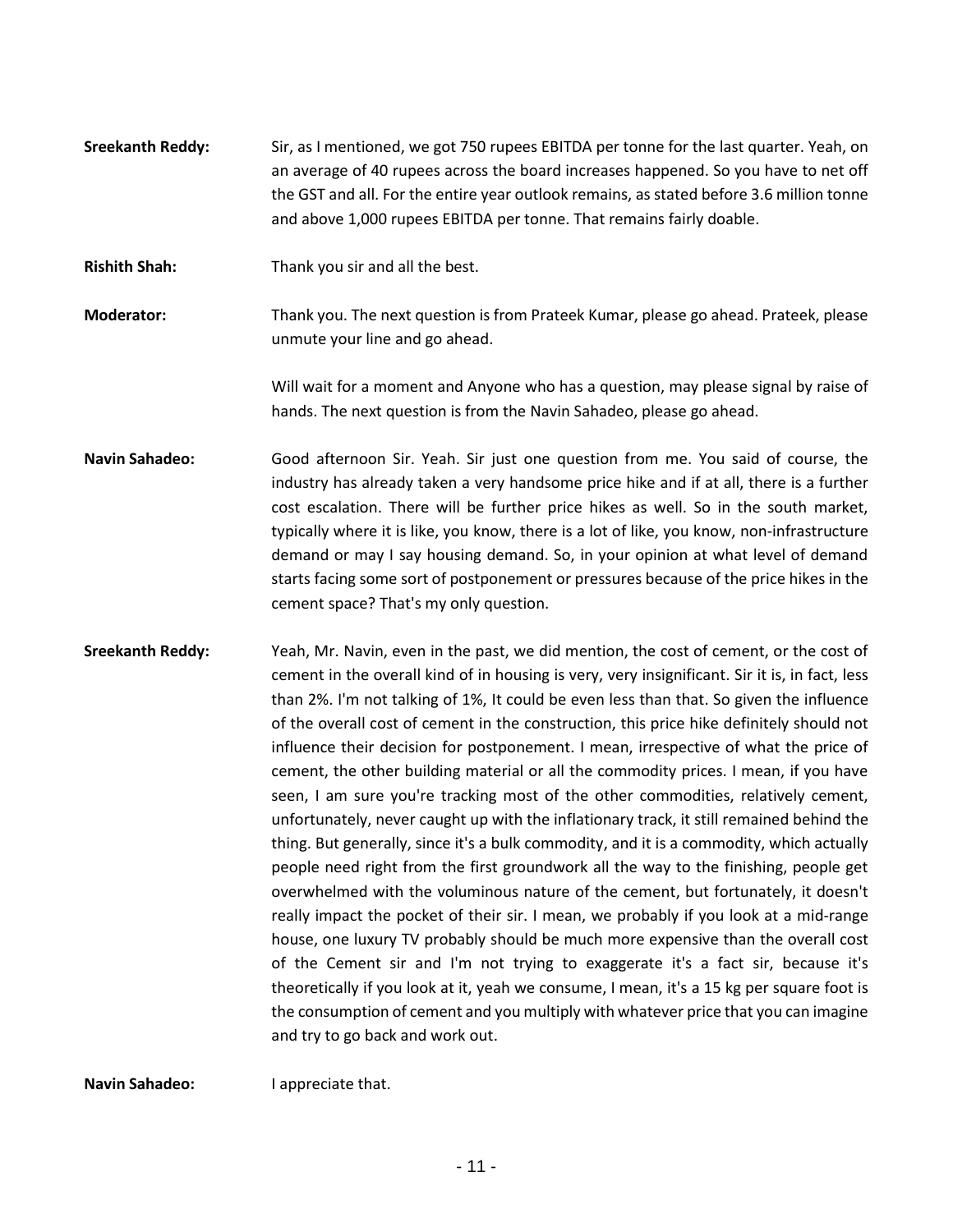- **Sreekanth Reddy:** I don't think any deferment; cement price should not really influence the deferment sir. But unfortunately, the other construction material, if they go beyond the thing, it might, but definitely not on the account of cement pricing is what we think generally. Directly, if you look at it sir, I don't think we are touching the historical high prices, in spite of such a very difficult scenario, the cement prices barely very close to the historical highs, but they never cross the historical high prices even now.
- **Navin Sahadeo:** Understood and just one more question, if I may, South as a region we have seen like, you know, been on negative demand side for I think over two years now. I mean, of course, FY 19 was stupendous, much ahead of the all India growth, but 20, it was much below the industry, I mean, all India growth, even 21, because of COVID, the impact was far higher, right, even as we speak, south in the first half probably may have fed a little poor versus the rest of the regions. So going ahead now, can we see some sort of normalcy coming back, can we expect the above industry, or above average growth rate in the second half, or maybe over a period of next one year? Or do you think there is still, demand triggers are still missing down the region?
- **Sreekanth Reddy:** I think the current outlook that we have, again, has been anywhere between 3 to 5% for the entire south to grow. We think it could be higher than that, but definitely not lower than that. Now, it's a relative kind of thing where you have a better infrastructure kind of a thing. The progress tends to be slower on the infrastructure side. But housing has been a single biggest influencing factor in this region, especially in the markets that we operate and they continue to grow. So, given that, we internally think that the South demand should definitely grow in the current year, anywhere between 3 to 5% is what we think. In the next couple of years, it should be higher than this but not lower than this. Except for some states. You know, the election definitely influences the demand for that shorter period. But medium to long term, we still think that South could be very close to the double-digit growth on an average CAGR for a 5 to 10-year horizon we think it will definitely be very close to 7.5 to 10%.
- Navin Sahadeo: Appreciate sir, thank you. Thank you very much.

**Moderator:** Thank you. The next question is from Pratik Kumar, please go ahead. Pratik, you may unmute your line and please go ahead. Will take the next question from the Dhiral Shah, please go ahead.

**Dhiral Shah:** Yeah, good afternoon sir and thanks for the opportunity. Sir, my question is again pertaining to the south cement utilization. So, what is the average cement utilization in South India for the industry as a whole?

**Sreekanth Reddy:** Logically it should be anywhere between 55 to 60%.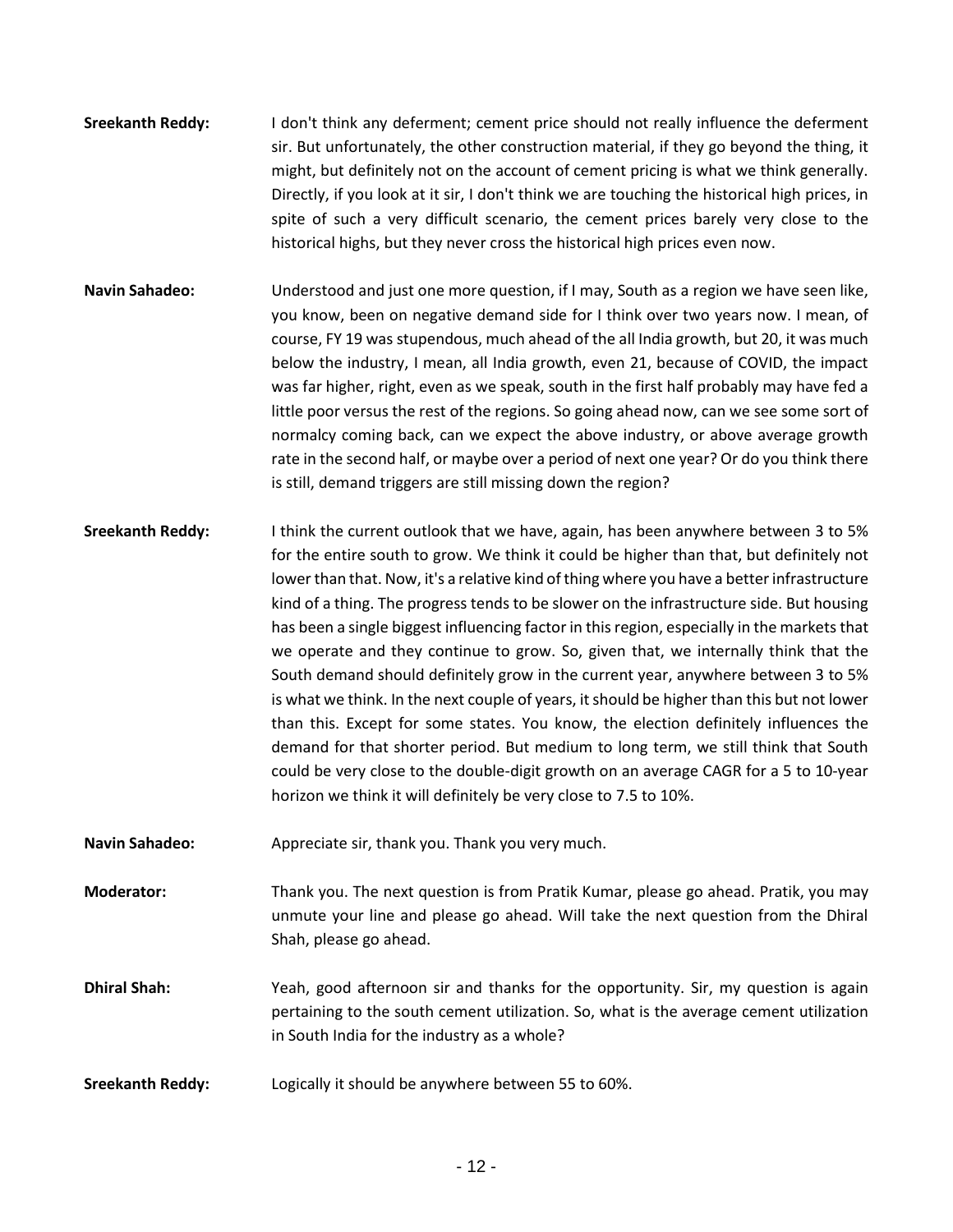| <b>Dhiral Shah:</b>     | Okay and Sir, any big capacity addition in coming years, let's the next two to three years<br>in South India.                                                                                                                                                                                                                                                                                                                                                                                                                                                                                                         |
|-------------------------|-----------------------------------------------------------------------------------------------------------------------------------------------------------------------------------------------------------------------------------------------------------------------------------------------------------------------------------------------------------------------------------------------------------------------------------------------------------------------------------------------------------------------------------------------------------------------------------------------------------------------|
| <b>Sreekanth Reddy:</b> | See right now, we only go with the announcements. As in the public domain, I think<br>the Ramco's integrated plant at Kalavatala, which is part of the Yerraguntla cluster is<br>due for commissioning, I think end of Q3 and there is a grinding plant of Chettinad in<br>Vizag, that just got commissioned, and it's public hearing for both NCL and Deccan,<br>grinding plants in Vizag. So, these are any new orders that have been placed? I think<br>we will exactly know weeks from now, but so far these are the things which are in the<br>public domain.                                                    |
| <b>Dhiral Shah:</b>     | Sir, in terms of capacity, how much it would be?                                                                                                                                                                                                                                                                                                                                                                                                                                                                                                                                                                      |
| <b>Sreekanth Reddy:</b> | Sorry, can you repeat the question?                                                                                                                                                                                                                                                                                                                                                                                                                                                                                                                                                                                   |
| <b>Dhiral Shah:</b>     | In terms of total capacity, how much it would be including Ramco, Chettinad, NCL and<br>Deccan?                                                                                                                                                                                                                                                                                                                                                                                                                                                                                                                       |
| <b>Sreekanth Reddy:</b> | The new this thing, I think the grinding plants of Chettinad is 2 million. Deccan I think<br>is close to 1 million and same is the case with NCL Sir.                                                                                                                                                                                                                                                                                                                                                                                                                                                                 |
| <b>Dhiral Shah:</b>     | Okay, okay. Thank you so much.                                                                                                                                                                                                                                                                                                                                                                                                                                                                                                                                                                                        |
| <b>Sreekanth Reddy:</b> | Thank You.                                                                                                                                                                                                                                                                                                                                                                                                                                                                                                                                                                                                            |
| <b>Moderator:</b>       | Thank you. The next question is from Ashish Jain, please go ahead.                                                                                                                                                                                                                                                                                                                                                                                                                                                                                                                                                    |
| <b>Ashish Jain:</b>     | Hi Sir, Good afternoon, sir. Firstly, on coal means what is the status on coal supplies<br>from Singareni because you indicated you know, 50 - 60% usage of domestic coal, are<br>we kind of getting that supply already or this is?                                                                                                                                                                                                                                                                                                                                                                                  |
| <b>Sreekanth Reddy:</b> | we have been getting the supply but for the last one and a half month, were we had to<br>struggle, one because of the weather and the other because they were made to the<br>priority as the power sector sir, even in the slide we did indicated you that we have 6<br>lakh tons of linkage with them for over next 12 months. So we are more than hopeful<br>as the season improves and some amount of relief starts coming from a power sector.<br>Yeah, we are more than hopeful for us to get as such we are, we have one and half<br>month kind of a forward stock for the domestic coal lying in our yard sir. |
| <b>Ashish Jain:</b>     | Okay. So coal availability will not be a problem, fine.                                                                                                                                                                                                                                                                                                                                                                                                                                                                                                                                                               |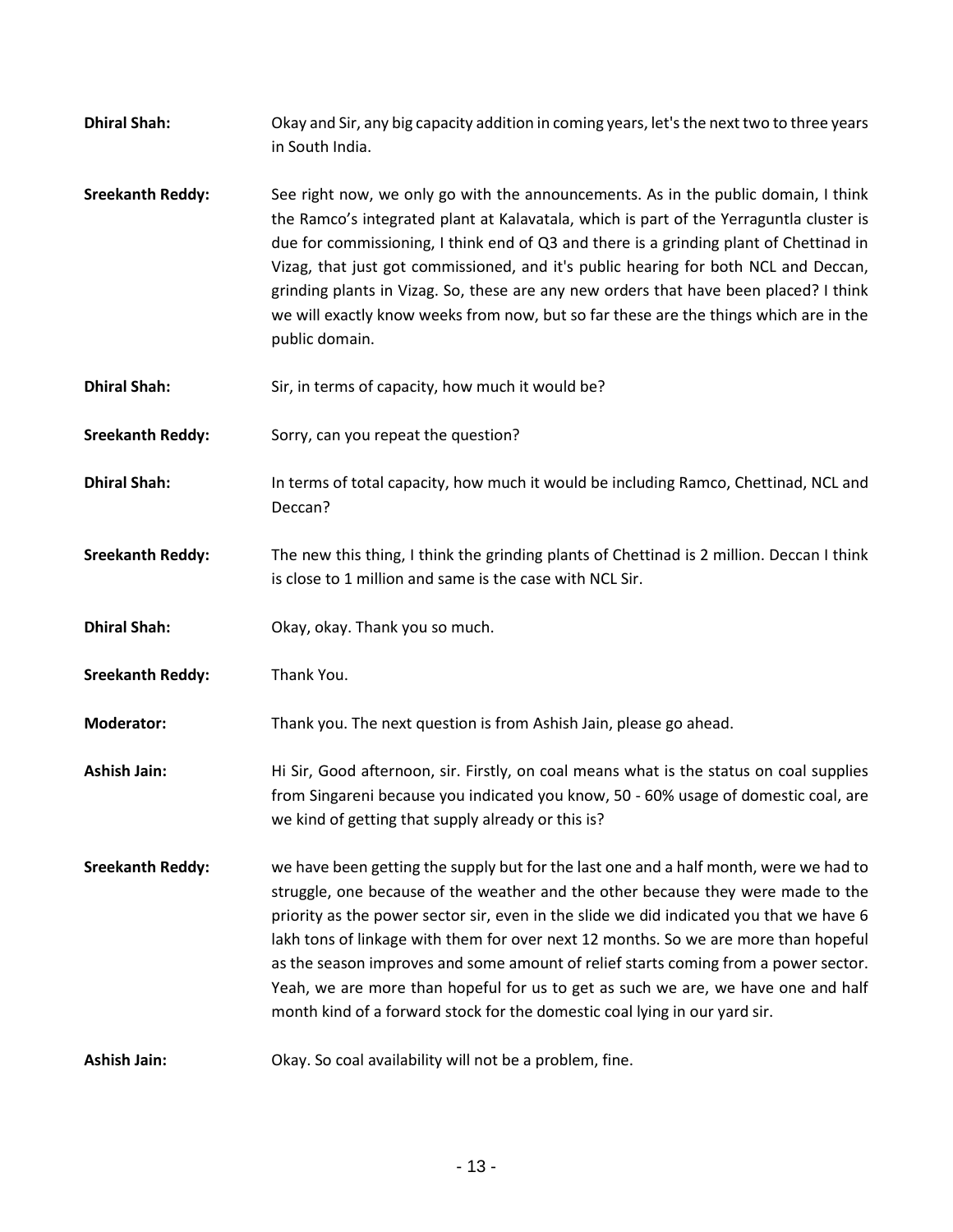| <b>Sreekanth Reddy:</b> | I think in our case, I mean, very specifically, I think availability was not an issue. It's only<br>an issue of the cost both the domestic and imported. I think that is the case even for<br>most of the players who are relying on imported. I think imported coal or pet coke is<br>available, but it's only a question of at what price it is available.                  |
|-------------------------|-------------------------------------------------------------------------------------------------------------------------------------------------------------------------------------------------------------------------------------------------------------------------------------------------------------------------------------------------------------------------------|
| <b>Ashish Jain:</b>     | The secondly on price hike you indicated the hikes in South what's the sense on the<br>pricing in Orissa, because clearly it's the market which is incrementally a growth driver<br>for you.                                                                                                                                                                                  |
| <b>Sreekanth Reddy:</b> | See, I think though, we are targeting it, we actually started indicated to the market that<br>we are looking at similar kind of a thing sir, but what we have achieved is only 15 rupees<br>per bag                                                                                                                                                                           |
| <b>Ashish Jain:</b>     | okay. Got it.                                                                                                                                                                                                                                                                                                                                                                 |
| <b>Sreekanth Reddy:</b> | Mind you, sir, we are only into the trade, our non-trade reliance is very very low, I<br>believe, the pressure is still on in the non-trade side.                                                                                                                                                                                                                             |
| <b>Ashish Jain:</b>     | Right. And sir, lastly you know, after these two expansions which should get over by<br>December, anything on the organic side that we are thinking, planning to take up from<br>the next two - three-year point of view.                                                                                                                                                     |
| <b>Sreekanth Reddy:</b> | See on the organic side, specially the Brownfield site for next two to three years, we<br>are not trying to add up pressure to the existing markets, but from a preparatory side.<br>Yes, Gudipadu for the next line, the public hearing is due on the 16 <sup>th</sup> of November. But<br>we don't intend to quickly start it, but we are preparing the work for ourselves. |
| <b>Ashish Jain:</b>     | Got it Sir, thank you so much. Thanks a lot and best of luck.                                                                                                                                                                                                                                                                                                                 |
| <b>Moderator:</b>       | Thank you. The next question is from Pratik Kumar, please go ahead.                                                                                                                                                                                                                                                                                                           |
| <b>Pratik Kumar:</b>    | Yeah, Hi, Good afternoon sir. Sorry, I was not able to unmute. My first question is, how<br>does the domestic coal pricing on a kcal basis compares to international coal? Currently<br>export pricing?                                                                                                                                                                       |
| <b>Sreekanth Reddy:</b> | Yeah, Pratik, I would encourage you to look at the presentation what we have shared<br>on slide 11. We did indicate sir, yeah just to give you a quick, Yeah, important pet coke<br>is at 2.95 rupees per kcal and imported coal is at 3.33 rupees, the right now the<br>Singareni coal for which we have the linkage, is at 1.50 rupees per kcal sir.                        |
| <b>Pratik Kumar:</b>    | Okay, no, sorry, I meant, I mean, isn't domestic? I mean, Singareni Coal is also, I mean,<br>aren't they looking for any price hikes aligning their prices with the imported?                                                                                                                                                                                                 |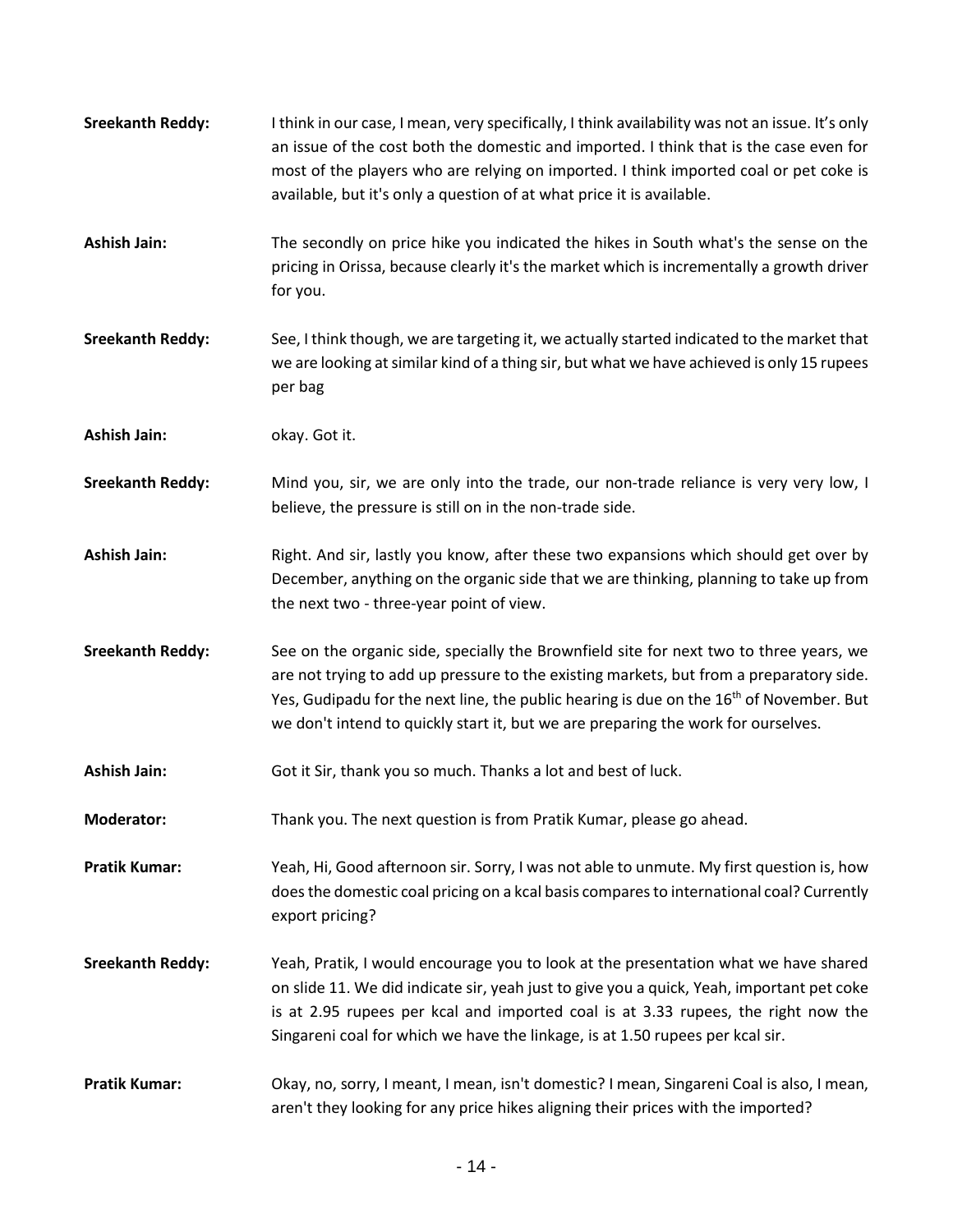- **Sreekanth Reddy:** Good question Mr. Pratik**,** but I have no answer to that, I wish it remains the way it is. So, historically, they have never aligned with the imported coal pricing sir, if you just three months back, if you have to look at it, the imported coal was half or near half to the singareni coal. same was the case with the pet coke. So, our belief is that they may not take such a difficult kind of a pricing way where you know people will start looking at the other arrangements, if you have seen the industry moved away from most of the domestic coal, because of the quality of the supply and at the same time it is expensive.
- **Pratik Kumar:** And like yourself or other manufacturers also maybe talking to the Singareni coal more than what they usually do.
- **Sreekanth Reddy:** Sure, sir, I think that is the case. I mean, there is no exclusivity, it doesn't need rocket science to figure it out. I think that is the case Mr. Pratik.
- **Pratik Kumar:** And Sir, just one question on pricing. So, you mentioned about I mean, I think most manufacturers are now indicating of price hikes. So, there is I mean, while initially in October, there was a nervousness if they will go through or not, it seems they have gone through. So, I mean, price is also reverse sometimes in November, December, because of year end phenomenon of companies. Is it something which we can anticipate or we are now like looking for even more hikes from here and not reverse?
- **Sreekanth Reddy:** So I think I see what will happen to price, I wish there was a trendline and the trendline remains the way we think but it has never remained in the past. But given the scenario, the cost increase across the board, we think reversal of what is happened in October, looks highly unlikely. I mean, but in our business, as I keep telling, less of rationality and more of you know, market shares and also sometimes what goes up, typically comes down. But any further higher price hikes from here, I think it is primarily related to further cost pressures only, I mean, beyond that, still there is a gap, see, I can only speak for myself, in our case, with this price hike, more or less we have, we could recover. But again, freight is something which is an ongoing thing. But if you look at, majorly at the industry side, I think another 15 to 20 rupees gap still exists. So, to that extent, we think the prices should sustain and fluctuate from there on, reversal from here is suicidal for the industry. But in the past, we definitely had those tendencies, but nothing can be ruled out. But given the environment now, I think, reversal of October what is happened in October, what we have achieved so far reversal from here looks slightly unfeasible. So, given that scenario, we think, reversal may not happen from here, from here on, if we attempt for a very high price hike with the objective of getting something in that in the marketplace, some kind of volatility could be expected on account that is for potential kind of further price hike that we are going to take from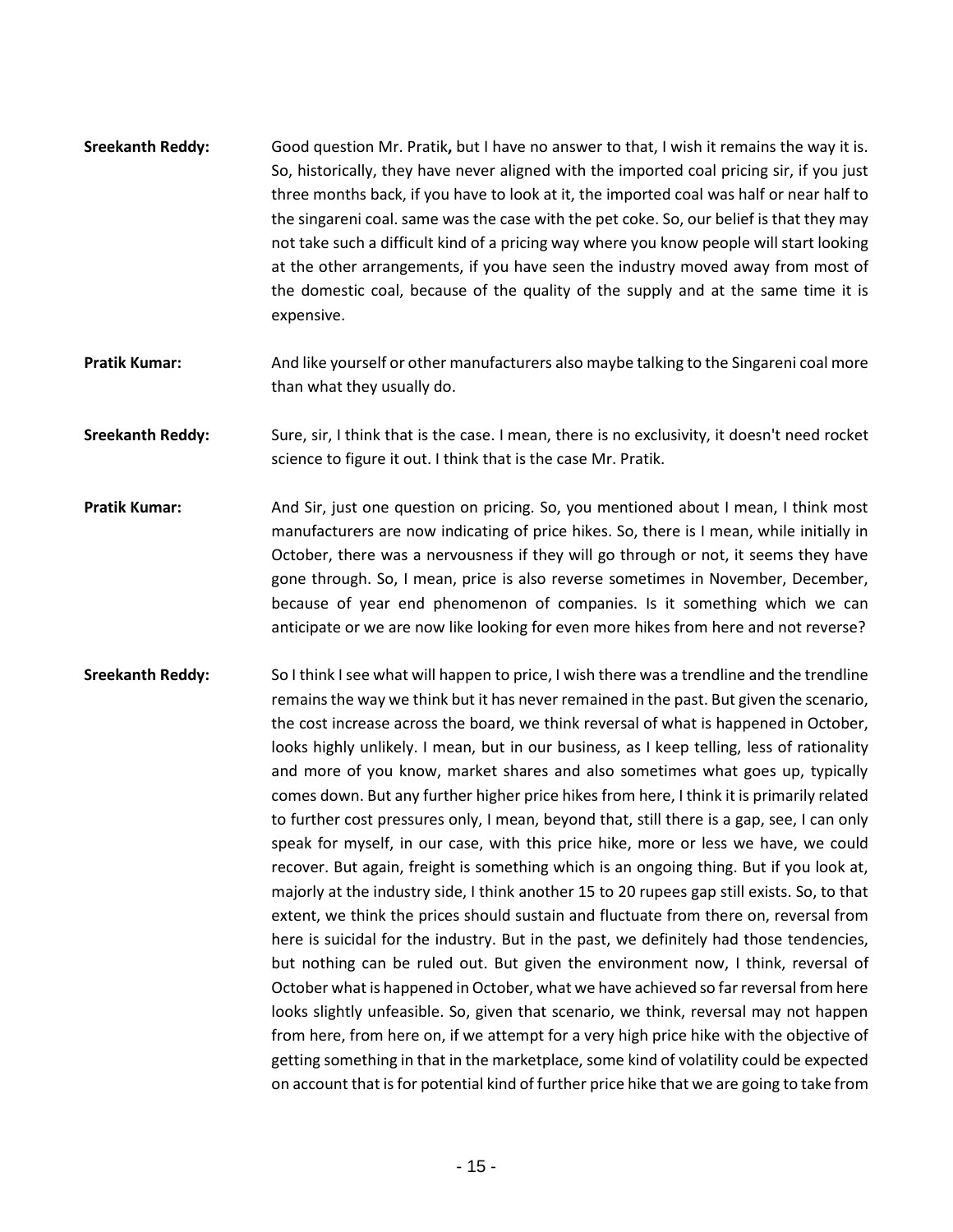**Pratik Kumar:** Thank you. Sir, thanks for the response. **Sreekanth Reddy:** Thank you. **Moderator:** Thank you, anyone who has a question can signal by raise of hands. So, in the meanwhile, if I may ask a couple of questions. Sir, one thing that you mentioned that the six lakhs tonne of inventory from Singareni and how long this can last for our internal for inventory? **Sreekanth Reddy:** See, if we have to go with the mix that we have, recipe that we have done for the Q2, Sorry for the Q3 and Q4, I think this 6 lakh tones, with the combination of pet coke should last us for over 12 months from now, Mr. Manish. **Moderator:** In terms of cost inflation, we are looking at only 50 rupees to Q2? **Sreekanth Reddy:** Mr. Manish, Caveat there is this so far the domestic coal prices remained in control. So, if they remain I think the 50 rupees' factor is primarily on the account of the freight is what we are trying to factor because we have locked in but the locking is for the volume, the price is still an open ended kind of thing in the agreements sir, given that we strongly believe that this kind of a mix, even if they increase with the delta of price increases, we don't see it crossing more than 100 rupees in our case on power and fuel account. So bulk of the price increases actually strong probably compared to the larger peers or people who have come with the results so far. Probably we are ahead of curve, but from here on it looks very stable for us. **Moderator:** And the second question is on Satguru cements, how's the initial response there in terms of volumes and as well as acceptability in the market? **Sreekanth Reddy:** I think our volumes have been fairly controlled sir, the position has been fairly strong the acceptability has been very good. So we have done close to 15,000 tones so far, but nothing much can be concluded with this limited volume. But one of the best things is that yeah, the acceptance of the brand and the company has been overwhelming. So we strongly think that we should not face any major problem from a ramp up side. **Moderator:** Thank you sir, that's it from my side. The next question is from Sanjeev Singh, please go ahead.

here. Yeah, but not for what we have taken so far. That's what we think, internally, we

strongly believe that might be the case.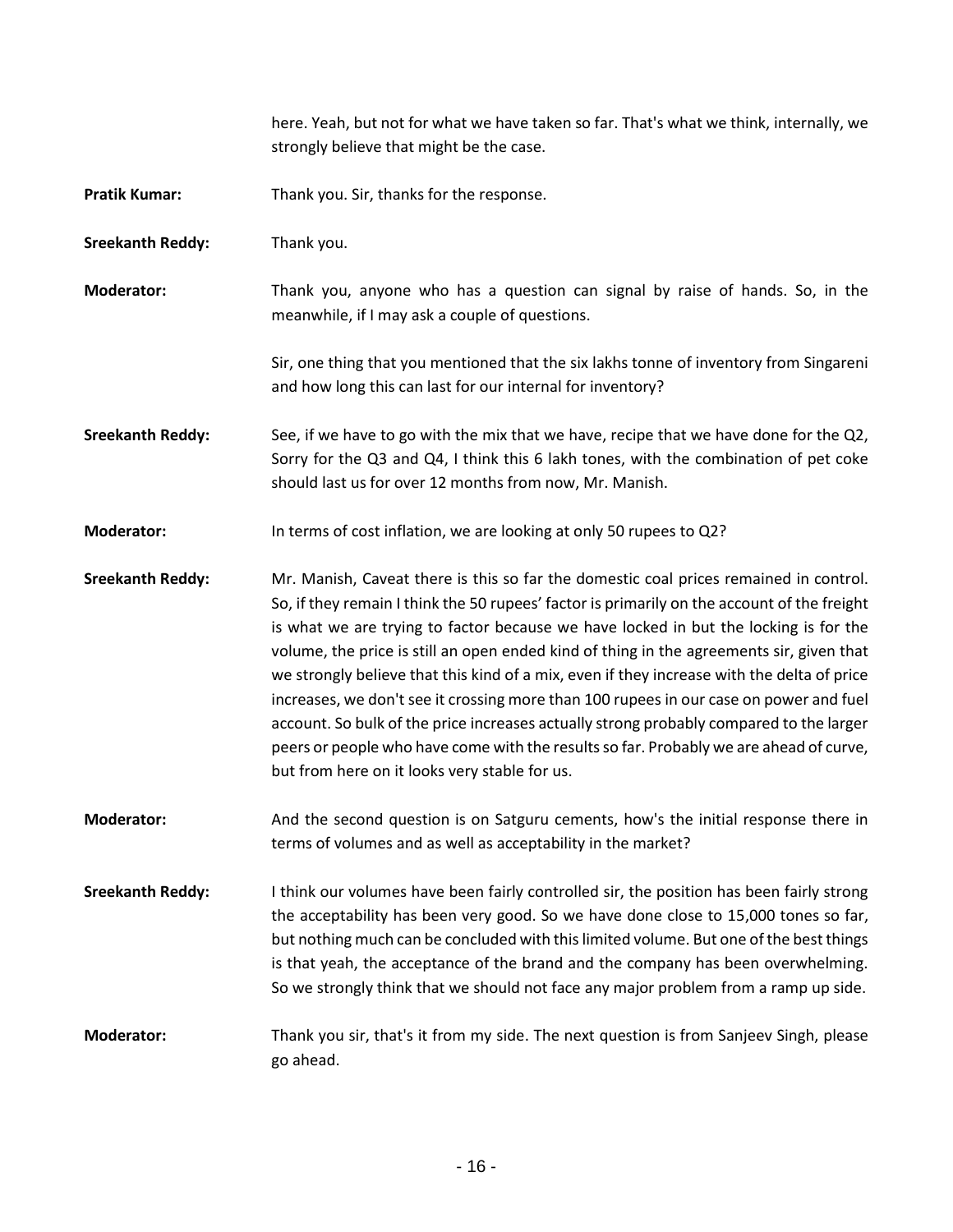- **Sanjeev Singh:** Good afternoon, sir. I just have one question in the slide you have given Pet coke price at around 22,000 rupees, that translates into I think around \$300 per ton, but whatever we have heard that it was around \$220 in the peak, it went to \$250. So, what does it include in the procurement price?
- **Sreekanth Reddy:** See most of the people get carried away with the FOB prices sir. In our case, it's on the landed basis. So that's one of the reasons why we have given it in INR because it has the handling charges, It also has the freight to reach the site, it also includes all the taxes and associated things, it's all in cost sir.
- **Sanjeev Singh:** Okay, it includes the transportation cost to your plant also, right?
- **Sreekanth Reddy:** Yes, to the various locations wherever we use, it's not one, it's multiple sites. So, this includes the freight costs, this includes all the taxes and duties, this includes the handling cost also sir.
- **Sanjeev Singh:** And just one thing, can you give some trend on recent how demand is panning out recently, so, like some people are talking about that demand has taken a hit in the south region. So in last few days, so, any comment on that?
- **Sreekanth Reddy:** No, let me give you some comfort on the demand side sir. See, if you look at Q1 to Q2 realization, the effective drop in our case is only 4%. Now, that drop is primarily on account of the freight costs, there is a matching freight cost increase has happened. So demand was not bad sir, we could not service the demand because of the weather. Now, it's a relative term. So for somebody who ever is servicing certain segment, if they would had got impacted? Probably they but the average trendline is the demand has been fairly good. It's a fluctuating time. If it rains at some places, obviously you cannot service but the demand could drop. But the general trend has been it's not a bad demand trend line, it could be better but as such it is not bad sir.

**Sanjeev Singh:** okay sir. Thank you.

**Sreekanth Reddy:** Thank you.

- **Moderator:** Anyone who has a question may unmute your line and go ahead please. So as there are no further questions, we would like to now conclude the call.
- **Sreekanth Reddy:** We would like to once again thank each one of you for joining and taking interest in talking to us. I hope you have got all the answers for the questions that you were looking for. Please feel free to connect our team at Sagar or CDR should you need any further information or clarifications, we will be extremely happy to discuss on that.